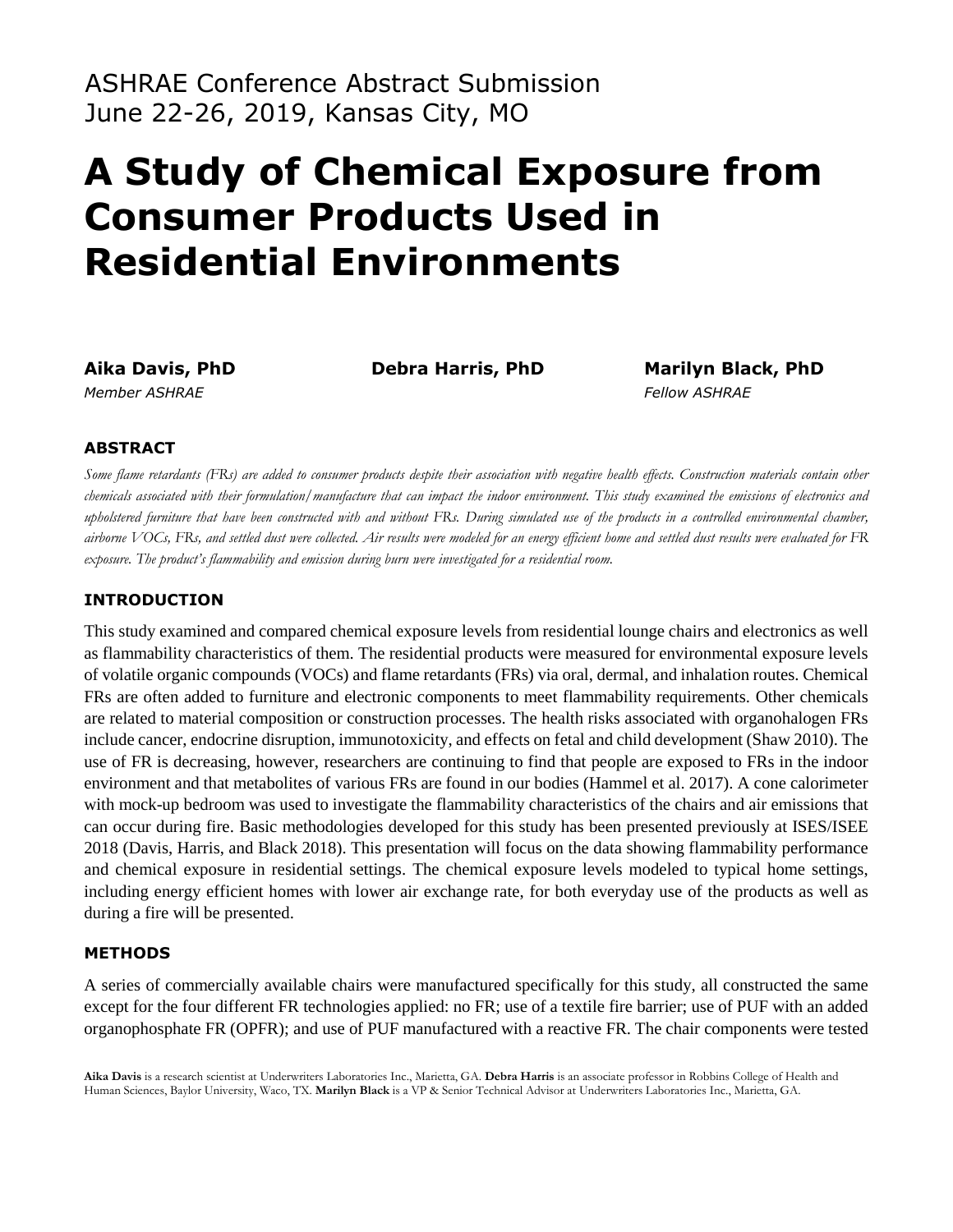by separate laboratories confirming the identification/quantification of FRs. A 55-inch 4K LED flat screen television (TV) and a 15.6-inch HD laptop were purchased to be tested. Little was known on the product materials and the FRs included from the documents available to the consumers. Therefore, some material testing was conducted of the electronic components including the casings, PCBs, and wire insulation.

VOC and FR emissions were characterized using a  $6 \text{ m}^3$  stainless steel chamber that was constructed and evaluated following ASTM D6670 (ASTM 2013). Clean air, free from particles and VOCs, was supplied into the chamber at 1 air exchange rate (ACH). A stainless steel drop device was used to mimic a person using the chair during air sampling. VOC and aldehyde samples were collected onto solid sorbent cartridges and analyzed by gas chromatography-mass spectrometry (GC/MS) and high-performance liquid chromatography respectively, following US EPA Compendium Method TO-11A (US EPA 1999a) and TO-17 (US EPA 1999b). FR samples were collected for inhalation, oral, and dermal exposure routes. Airborne FRs were collected on PUF filters with a quartz filter up front. The settled dust from the floor of the chamber was collected by a gauze saturated with solvent. A filter patch saturated in saline solution was placed between a weight and the seat cushion to analyze for dermal exposure. All FR samples were quantified by GC/MS. The results of all test samples were compared amongst one another, as well as compared against national and international health risk tables. The residential-use human exposure levels of flame retardants and other chemicals of concern through inhalation, oral, and dermal routes were calculated using exposure models. The predicted indoor air concentration for inhalation exposure was modeled to an energy efficient home with the 0.23 ACH as presented in ANSI/CAN/UL 2904 (ANSI and Underwriters Laboratories Inc. 2019). Oral exposure modeling consisted of direct and indirect mouthing activities especially for children, and sweat mediated dermal exposure model with area of skin in contact.

Open-flame flammability characteristics were measured inside an open cone calorimeter for mass loss, heat release rate, smoke optical index, and effluent gas concentrations. All products were ignited by a match equivalent open fire source. An ISO 9705 (ISO 1993) test room was used to create a realistic residential bedroom scenario with limited air supply for the second set of flammability testing. The measured effluent gases were analyzed for smoke toxicity, predicted air quality condition during a fire, and predicting escape times.

#### **RESULTS AND DISCUSSION**

The results from the environmental chamber exposure testing showed that similar VOCs including alcohols, ketones, glycols, siloxanes, carboxylic acids, and aldehydes were released from all the chairs. VOCs known to be irritants and have health effects, including formaldehyde acetaldehyde, toluene, naphthalene, and xylenes, were detected from all tested chairs. However, they were detected at low levels that they would meet GREENGUARD certification (UL 2014) and ASHRAE 189.1 (ASHRAE 2017) allowable levels. The emission levels were low enough that they would result in low levels of exposure when used in a typical indoor environment. The TVOC chamber concentration was the highest from the TV (384  $\mu$ g/m<sup>3</sup>) compared to the chairs (70-210  $\mu$ g/m<sup>3</sup>) and the laptop  $(4 \mu g/m<sup>3</sup>)$ . The TV released complex mixture of numerous VOCs including siloxanes, phenol, and xylenes, alcohols, aromatics, acrylates, benzenes, and phthalates. The laptop, on the other hand, released low levels of hydrocarbons, aldehydes, and alcohols. The chemicals of concern released from the electronics included acetaldehyde, formaldehyde, toluene, naphthalene, ethylbenzene, and styrene.

The OPFRs, such as triphenyl phosphate, were detected in air, dust, and dermal transfer samples from the OPFR chair. FRs were also detected from the operating electronics. The highest FR exposure route for children was via ingestion, followed by dermal, then inhalation. For adults, dermal was the highest FR exposure route, then ingestion and inhalation. The difference in ingestion exposure between children and adults drove the average daily doses